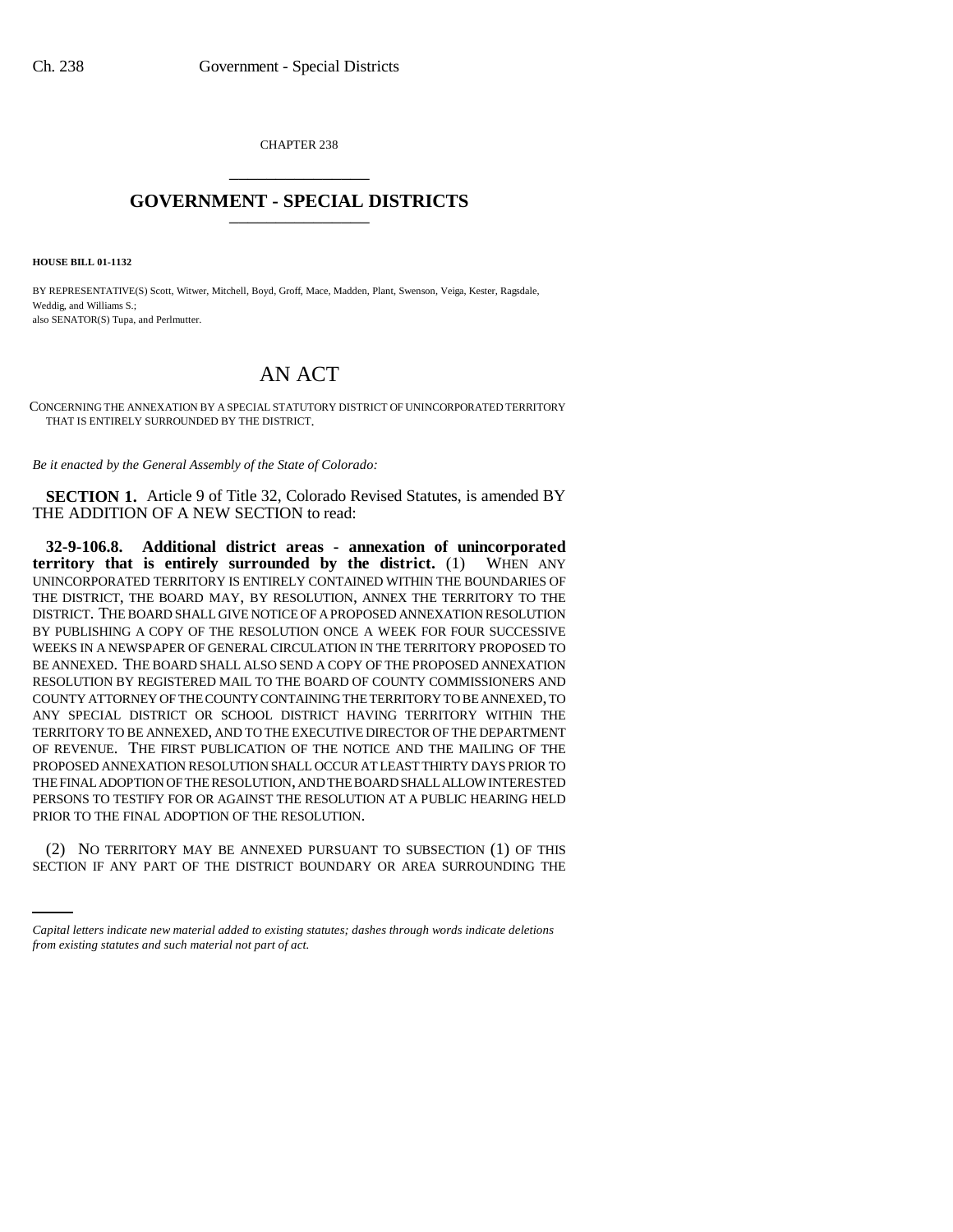TERRITORY CONSISTS OF PUBLIC RIGHTS-OF-WAY, INCLUDING STREETS AND ALLEYS, THAT ARE NOT IMMEDIATELY ADJACENT TO THE DISTRICT ON THE SIDE OF THE RIGHT-OF-WAY OPPOSITE TO THE TERRITORY.

**SECTION 2.** Article 13 of title 32, Colorado Revised Statutes, is amended BY THE ADDITION OF A NEW SECTION to read:

**32-13-104.7. Annexation of enclaves.** (1) WHEN ANY UNINCORPORATED TERRITORY HAS BEEN ENTIRELY CONTAINED WITHIN THE BOUNDARIES OF THE DENVER METROPOLITAN SCIENTIFIC AND CULTURAL FACILITIES DISTRICT, THE BOARD MAY, BY RESOLUTION, ANNEX THE TERRITORY TO THE DISTRICT. THE BOARD SHALL GIVE NOTICE OF A PROPOSED ANNEXATION RESOLUTION BY PUBLISHING A COPY OF THE RESOLUTION ONCE A WEEK FOR FOUR SUCCESSIVE WEEKS IN A NEWSPAPER OF GENERAL CIRCULATION IN THE TERRITORY PROPOSED TO BE ANNEXED. THE BOARD SHALL ALSO SEND A COPY OF THE PROPOSED ANNEXATION RESOLUTION BY REGISTERED MAIL TO THE BOARD OF COUNTY COMMISSIONERS AND COUNTY ATTORNEY OF THE COUNTY CONTAINING THE TERRITORY TO BE ANNEXED, TO ANY SPECIAL DISTRICT OR SCHOOL DISTRICT HAVING TERRITORY WITHIN THE TERRITORY TO BE ANNEXED, AND TO THE EXECUTIVE DIRECTOR OF THE DEPARTMENT OF REVENUE. THE FIRST PUBLICATION OF THE NOTICE AND THE MAILING OF THE PROPOSED ANNEXATION RESOLUTION SHALL OCCUR AT LEAST THIRTY DAYS PRIOR TO THE FINAL ADOPTION OF THE RESOLUTION, AND THE BOARD SHALL ALLOW INTERESTED PERSONS TO TESTIFY FOR OR AGAINST THE RESOLUTION AT A PUBLIC HEARING HELD PRIOR TO THE FINAL ADOPTION OF THE RESOLUTION.

(2) NO TERRITORY MAY BE ANNEXED PURSUANT TO SUBSECTION (1) OF THIS SECTION IF ANY PART OF THE DISTRICT BOUNDARY OR AREA SURROUNDING THE TERRITORY CONSISTS OF PUBLIC RIGHTS-OF-WAY, INCLUDING STREETS AND ALLEYS, THAT ARE NOT IMMEDIATELY ADJACENT TO THE DISTRICT ON THE SIDE OF THE RIGHT-OF-WAY OPPOSITE TO THE TERRITORY.

**SECTION 3.** Article 15 of title 32, Colorado Revised Statutes, is amended BY THE ADDITION OF A NEW SECTION to read:

**32-15-104.5. Annexation of enclaves.** (1) WHEN ANY UNINCORPORATED TERRITORY IS ENTIRELY CONTAINED WITHIN THE BOUNDARIES OF THE DISTRICT, THE BOARD MAY, BY RESOLUTION, ANNEX THE TERRITORY TO THE DISTRICT. THE BOARD SHALL GIVE NOTICE OF A PROPOSED ANNEXATION RESOLUTION BY PUBLISHING A COPY OF THE RESOLUTION ONCE A WEEK FOR FOUR SUCCESSIVE WEEKS IN A NEWSPAPER OF GENERAL CIRCULATION IN THE TERRITORY PROPOSED TO BE ANNEXED. THE BOARD SHALL ALSO SEND A COPY OF THE PROPOSED ANNEXATION RESOLUTION BY REGISTERED MAIL TO THE BOARD OF COUNTY COMMISSIONERS AND COUNTY ATTORNEY OF THE COUNTY CONTAINING THE TERRITORY TO BE ANNEXED, TO ANY SPECIAL DISTRICT OR SCHOOL DISTRICT HAVING TERRITORY WITHIN THE TERRITORY TO BE ANNEXED, AND TO THE EXECUTIVE DIRECTOR OF THE DEPARTMENT OF REVENUE. THE FIRST PUBLICATION OF THE NOTICE AND THE MAILING OF THE PROPOSED ANNEXATION RESOLUTION SHALL OCCUR AT LEAST THIRTY DAYS PRIOR TO THE FINAL ADOPTION OF THE RESOLUTION, AND THE BOARD SHALL ALLOW INTERESTED PERSONS TO TESTIFY FOR OR AGAINST THE RESOLUTION AT A PUBLIC HEARING HELD PRIOR TO THE FINAL ADOPTION OF THE RESOLUTION.